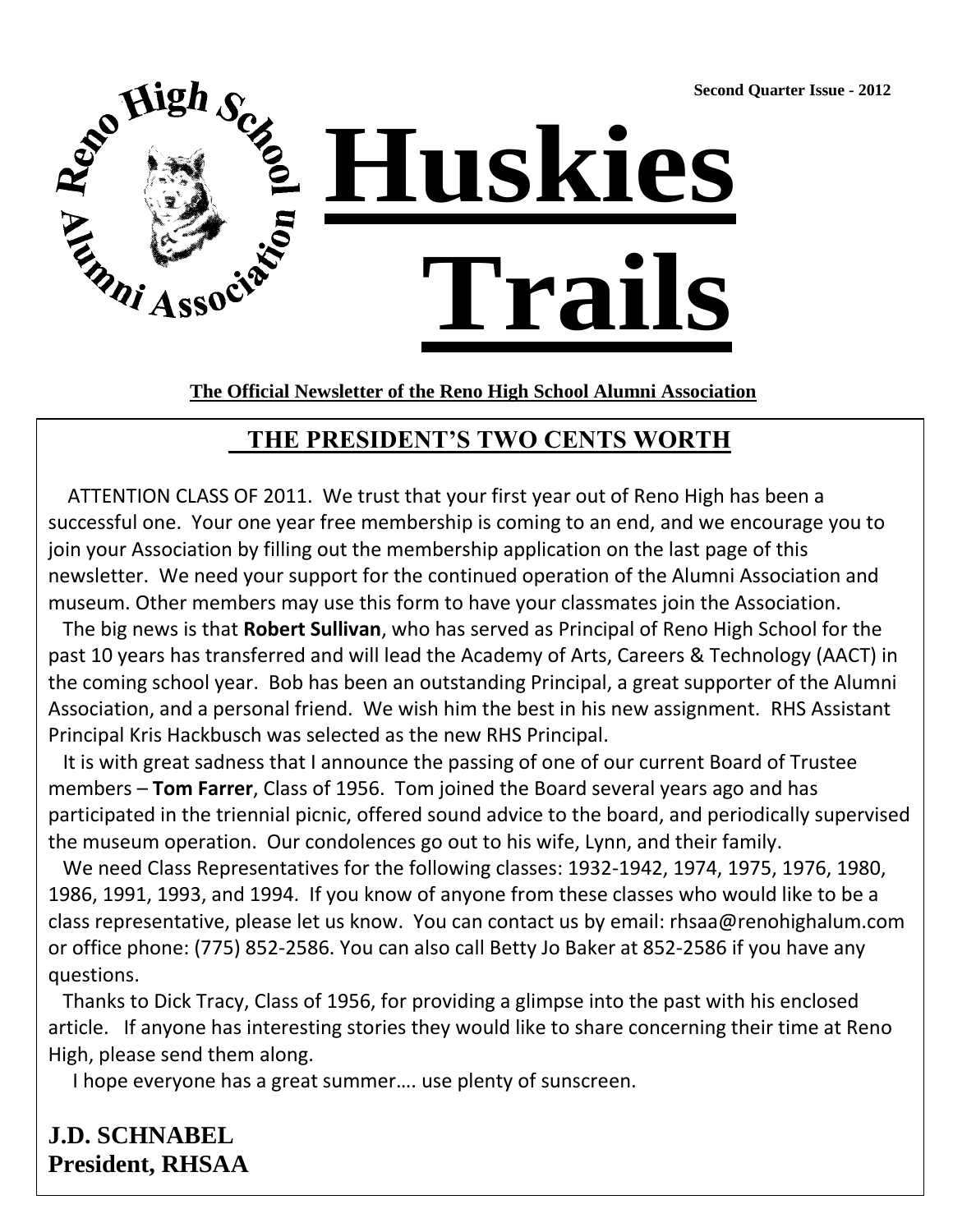# **AROUND THE RHS CAMPUS**

- **Accomplishments of the Class of 2012 include; 367 graduates, 7 students earning a 4.0 GPS, 5 students earned National Merit Scholarship Finalist status, 3 students were named U.S. Presidential Scholars Program Candidates, 67 graduates are advanced diploma candidates, 111 graduates are honor diploma candidates, 95 students are members of the National Honor Society and the total scholarship dollars awarded to the Class of 2012 was….. \$3,264,720.**
- **In addition to Mr. Sullivan leaving, Assistant Principal Brian Rothe will take the job of WCSD Director of Athletics and Activities. Dean of Students, Mike Edwards, will go back to the classroom and teach upper level science. The new Dean of Students will be Miss C.J. Waddell from North Valleys High School.**
- **Cori Fisher made the All-North Softball Team.**
- **The baseball team was Regional Champions and R.J. Bush, Garrett Hampson and Grant Kukuk were selected to the All-North 4A Baseball Team.**
- **The Boys Track Team was Regional Champs. Nick Norton was the 300 Meter Hurdles State Champion.**
- **Shannon Forman was the Triple Jump State Champion, and Erika Root was the 1600 Meter State Champion and set a stadium record.**
- **Boy's Golf Team was League Champions.**
- **Social Studies teacher and Senior Class Advisor, Matt Ochs, was chosen to be next year's varsity basketball coach.**
- **RHS ROTC Huskie Battalion won the National Guard sponsored Cadet Olympics. Eleven schools participated in this 7 event competition. Cadet Brett Beemer was selected as next year's WCSD Brigade Commander.**
- **Mock trial took 2nd place in state competition.**
- **The flag team placed first at the northern Nevada competition. The last time RHS won this event was in 1999.**
- **Daeja Langston is the new student body president. She is one of only a few females to hold this position in RHS's 133 year old history.**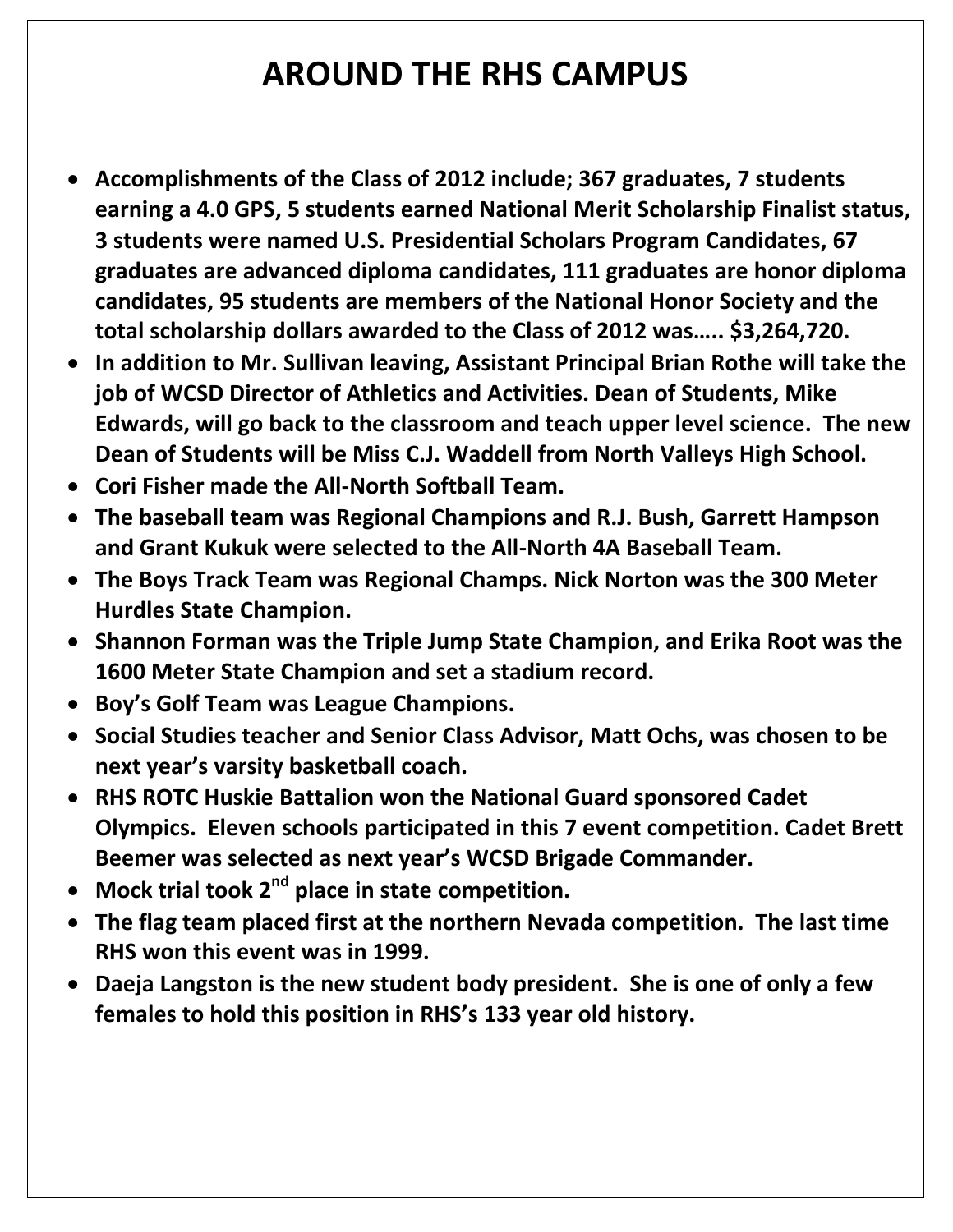# 2012 RHS ALUMNI ASSOCIATION **SCHOLARSHIP WINNERS**



Nick Mendelsohn, Kendell Burchard, J.D. Schnabel, Lauren Hoogs, Nathaniel Haas

Nick Mendelsohn - UNR or Boise State majoring in Biology or Wildlife Management Kendell Burchard - University of Oklahoma majoring in Psychology and Political Science J.D. Schnabel - just giving out scholarships to outstanding seniors.

Lauren Hoogs - Colorado State University majoring in Communications.

Nathaniel Haas - University of Southern California majoring in Political Science and Economics.



Betty Jo Baker and Katie Harris



Westover Family Scholarship Katie Harris was awarded the Pauline E. Westover Family Trust Scholarship by Betty Jo Baker, Class of 1951 on May 16, 2012. Pauline Westover was a RHS graduate, Class of 1925, and became a renowned photographer. The RHSAA assists in the awarding of this scholarship for the Westover Foundation. Katie also received one of Pauline Westover's photographs. She plans to attend the University of Notre Dame and major in Sociology and Political Science next fall.

# RHS Alumni Leadership Award

The RHS Alumni Association awarded a medal and certificate to Cadet Staff Sergeant Amanda Russell for her outstanding leadership abilities. The award was presented by Lt Col (Retired) J.D. Schnabel, RHSAA President, at the JROTC Awards Night on May 24, 2012. Cadet Russell will be able to proudly wear this medal on her uniform for the next two years.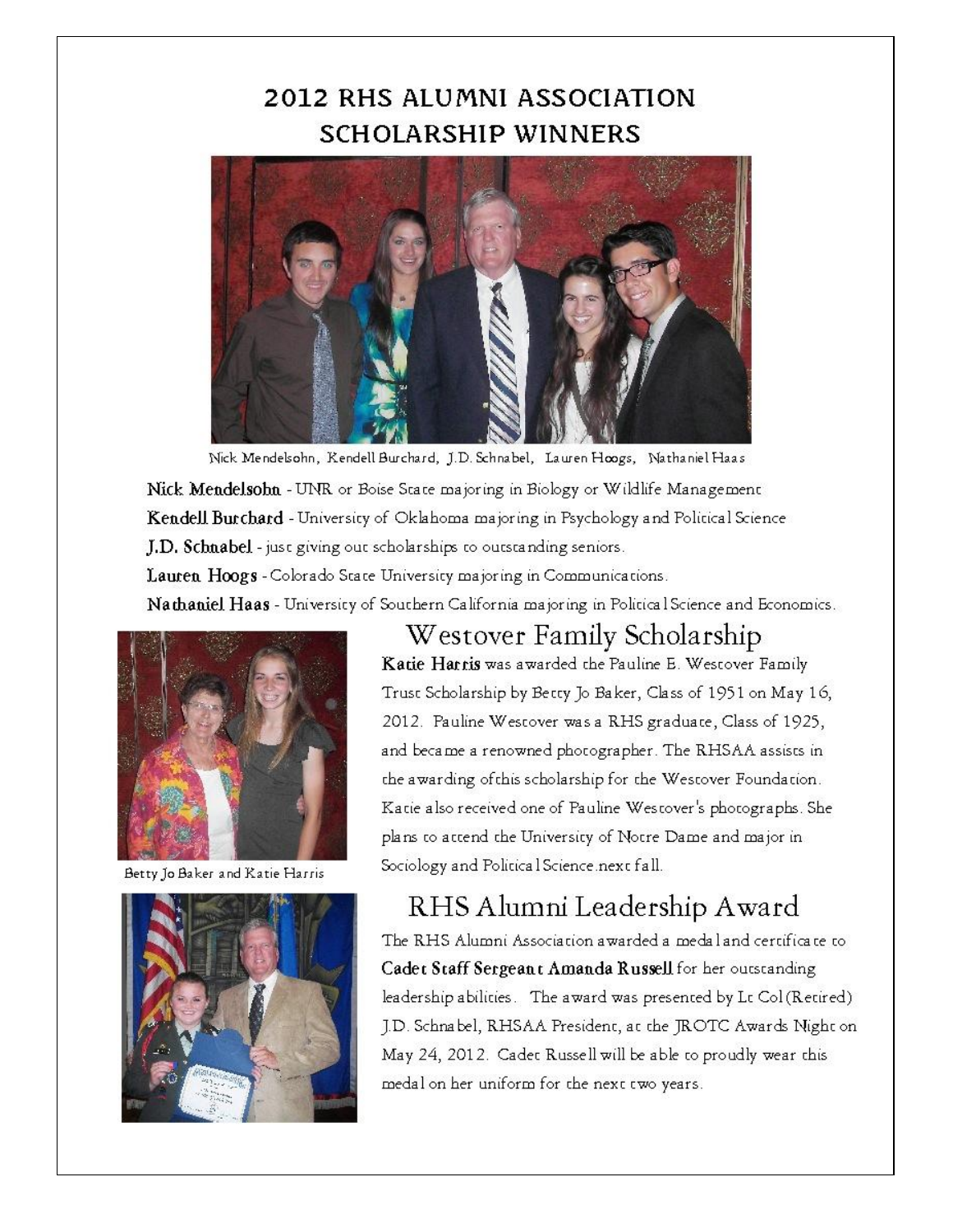#### **DICK TRACY (CLASS OF 1956) REMEMBERS**

 **It was a few years ago when the telephone rang and a man asked, "Is this the same Dick Tracy who attended Reno High School in the 1950's?" "Yes it is," I answered. "I just read a piece you wrote in The Union (our local paper in Grass Valley) that I enjoyed," he said. "This is your old journalism teacher, Rex Daniels." "Wow!" was my response, "Hello again! I hope you realize that my 35-year journalism career started in your classroom, because you made it fun!"** 

 **Remember Rex? He was always immaculately groomed, wearing a Hound's tooth checkered sports jacket and an ever-present smile. It was in his class I became friends with Dee Slaven, and developed a crush on her – but knew that Tom Clark had the inside rail for her affections. Unrequited love was my specialty in those days. But Rex's call made me think about other teachers I had at Reno High.**

 **There was Sessions Wheeler, teaching biology (I may still have my "Nevada Nature Handbook" in a closet somewhere). He was a good and patient instructor, and I remember his sports jackets smelled strongly of tobacco. I was never strong in the sciences, but enjoyed his class.**

 **Then there was Miss Campbell, who stared at me in wonderment when I answered her question: "What is a polygon?" with, "A dead parrot?" I hated algebra so much that I once purposely spilled all the clean silverware in the cafeteria's washroom (where I worked to pay for lunch) on the floor and had to stay over to run everything through the washer again. I was convinced she cared more about X=Y-2 than us until the day she showed us the work of a brilliant former student who died tragically. Her voice broke in mid-sentence and she wiped her eyes with a hankie.**

 **When I look at the 1938 Underwood typewriter that sits in my office, cloaked in a Harry's Business Machines cover ("Phone 24-559") I can almost hear Hattie Mae Kilpatrick chanting, "Ay, Sem, Ess, El, Dee, Kay.." as we pounded away on those keyboards doing a typing drill and she strode between our desks. With handwriting that even I can hardly translate, I'm grateful for that class. But not everyone was. I heard that one boy took the roller from his typewriter and threw it at her.**

 **Richard Woods was my most inspirational teacher. In classes like Advanced English he treated us like young men and women and admitted he would never repeat his teen years – for any amount of money. I took German simply because he taught it, and that served me well during a two-year stint in Germany with the U.S. Army, "stemming the Communist tide." A few years after graduation, I learned that he had been fired because he was gay. I still wonder what became of him, and wish he knew how important he was in my life. And I'm not alone. My fellow author ("The Great Silent Grandmother Gathering") Sharon (Workman) Mehdi says, " I was in love with Richard Woods. Almost all the girls were."**

 **Then there were teachers like the immaculately groomed Ray Cable, who taught "Boy's Health" in a basement room under the gymnasium. One memorable class session was when he touched, ever so lightly, on s-e-x. That got everyone's attention. His penultimate warning for we testosterone-charged young men was, "Never play with a girl's herbie.." (Can you imagine a teacher telling a class something like that today?) Poor**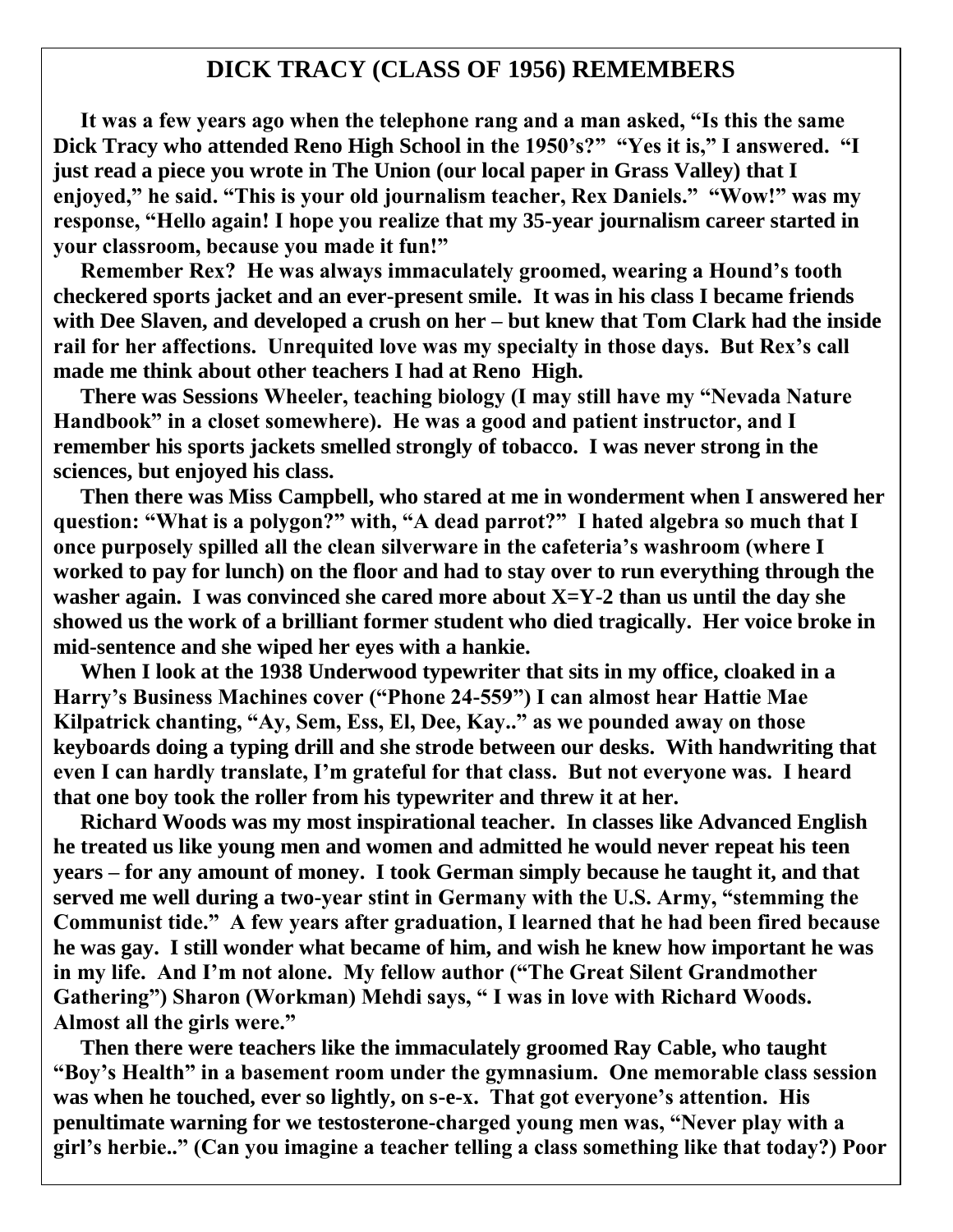**Herbie Hess was suddenly the object of much head-rubbing by everyone sitting nearby . No, Mr. Cable never made it clear where the "herbie" was. Much more explicit on the taboo subject were our ROTC instructors, SGT Henderson and SGT Parks, in one class on, "Keep It In Your Pants" that was so entertaining a couple of guys cut their other class later in the day to hear it again.**

 **Dick Belustegui most remembers the kindness of band director John Tellashia, or "Mr. T.," who took him on with his baritone sax "with very little talent, no music lessons, and he made sure I got music scored just to fill a chord when I was in the band. Jerry Smith (excellent trumpet player) and I used our RHS music experience to play march music in the Navy, which got us out of weekly inspections!"**

 **Judy James Dollinger adored English teacher Florence Lehners, and recalls when her husband, Steve, moved to Reno in his senior year, he went to her class and was told (along with the rest of the students) she only wanted to teach those who cared to learn. Others would be excused to study hall. He almost joined those few who willingly bailed out, but she said, "Sit down and shut up! You're going to learn something." And he credited her with helping escape "bonehead English" in college.**

 **Gordon Horsely also remembers Miss Lehners with fondness, even though she got him temporarily expelled for a transgression he can't recall. He then went to a military school in New Mexico and learned to "straighten up and fly right." Gordon also fondly remembers the impact Sessions Wheeler had, and is happy that he had the opportunity to thank him in later years.**

 **Ann Warren Smith says Idel Anderson and Mabel Brown were her favorites along with gym teacher "Peaches" Aldaz. And Sessions Wheeler had such an impact on her that she started her first two years of college as a zoology major.**

 **Darlyne Holcomb Hilliard recalls all she learned in Miss Anderdson's French Clsass. She was good and strict. "As she strolled down between the isles of the classroom she saw two boys chatting with each other. I wondered what she'd do. Talking in French to the class, she approached the desk of the offender, picked him up by his collar, took him out and closed the door, never missing a beat." What Darlyne learned in that class was a godsend when she and her family were spending time in Paris. "Maybe I didn't speak perfect French, but they understood me!"**

 **Sandy Thompson Bowser was another fan of Rex Daniels, recalling the fun that she and Jeannie Freeman had working on the ReWaNe yearbook (which was dedicated to Daniels in 1956): Jeanie carried that camera (a twin-lens reflex! Cutting edge in those days) everywhere she went!"**

 **Like Richard Woods, I couldn't be paid to relive those early years as a skinny, shy kid whose greatest fear was to be singled out of the crowd for criticism. And I'm sure many of us feel the same way. But I salute the patience and skills of all those who taught us what we needed to know in the midst of all that emotional teenage turmoil.**

*Dick Tracy is a journalist who wrote for United Press International, was a campus stringer for the NY Times and served as Sports Information Director at the University of Nevada in 1968. He also wrote columns and feature stories for the Sacramento Bee for 30 years, co-authored, "Gardens of the Wine Country' with Molly Chappellet (Chronicle Books) and was recently named a "Fellow" of the Garden Writers Association.*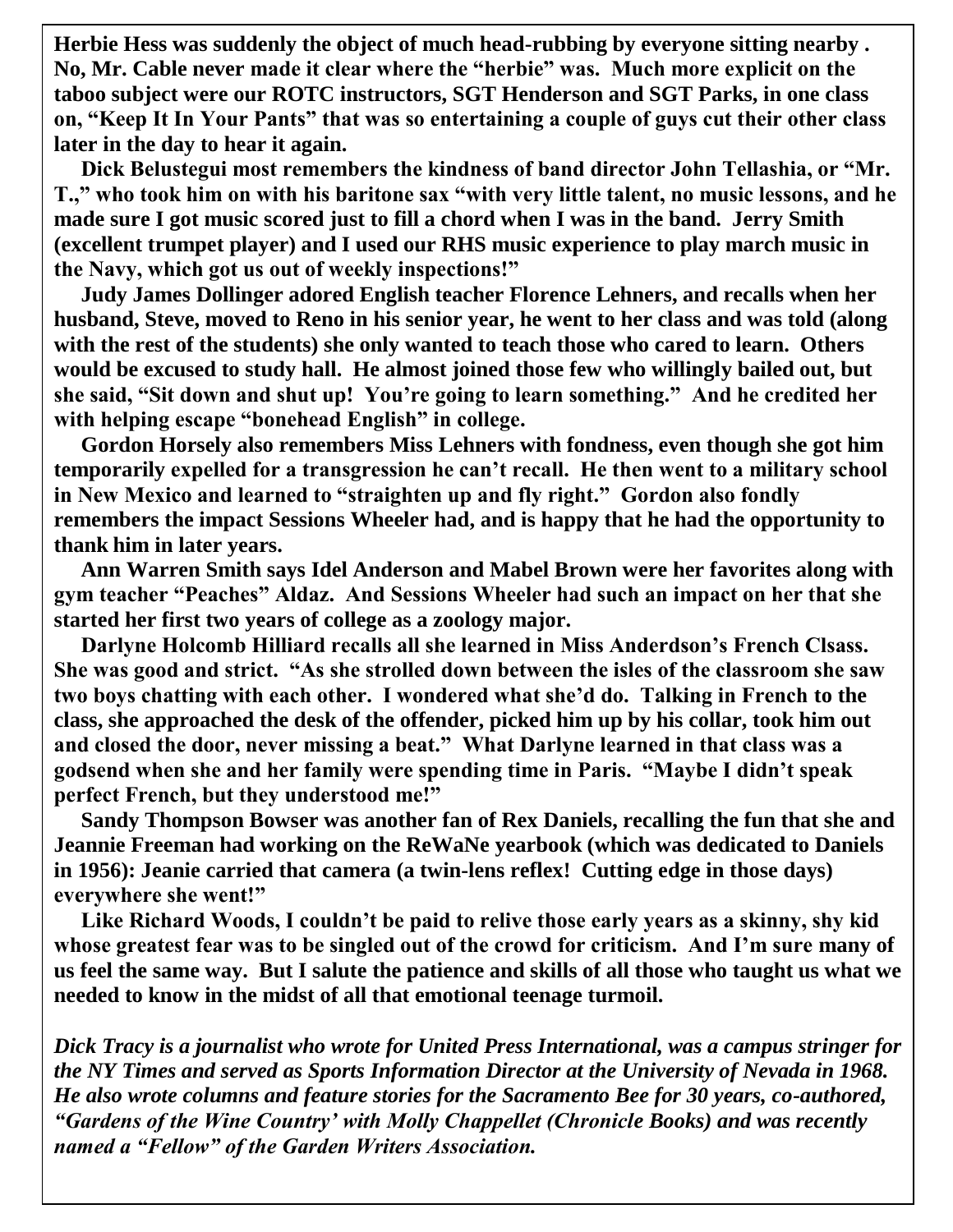

**J.D. Schnabel briefs a group of incoming freshmen on the history of Reno High School and the Alumni Association.**

### **THIS & THAT**

- **1. Betty Barnes**, Class of 1951, was inducted into the U.S. Bowling Congress Hall of Fame.
- **2. Ashley Taylor**, Class of 2005, was the top fundraiser in Nevada for the March of Dimes. She raised \$7,000 and marched with 50 friends and relatives.
- **3. Mark Yori,** Class of 1931, was featured in the RGJ for celebrating his 99<sup>th</sup> birthday. He said, "I still have a driver's license in my wallet, but it expired today." For 40 years he owned the Lawton Hot Springs west of Reno. His advice, "Keep active, keep your mind open and clear, and don't let things get you down." Mark is probably our oldest alumni.
- **4. Matthew Linaman**, Class of 2009, won the Reno Chamber Orchestra's College Concerto Competition playing the cello. He attends the San Francisco Conservatory of Music.
- **5. Michael Weiss**, Class of 2009, attends the University of Wisconsin and placed 3<sup>rd</sup> at the NCAA swim championship in the 400 IM. He will compete against Olympic Champion, Michael Phelps, for a spot on the Olympic team.

If anyone has information concerning the recent accomplishments of our RHS alumni, please send it along.

### **HEALTH MESSAGE**

As I was lying in bed pondering the problems of the world, I rapidly realized that I don't really care. Because:

- 1. If walking and cycling is good for your health, the postman would be immortal.
- 2. A whale swims all day, only eats fish, and drinks water, and is still fat.
- 3. A rabbit runs, hops, and eats lettice but only lives 15 years.
- 4. But a tortoise doesn't run and does nothing, yet it lives for 450 years.

And you tell me to exercise?? I don't think so. I'm retired. Go around me!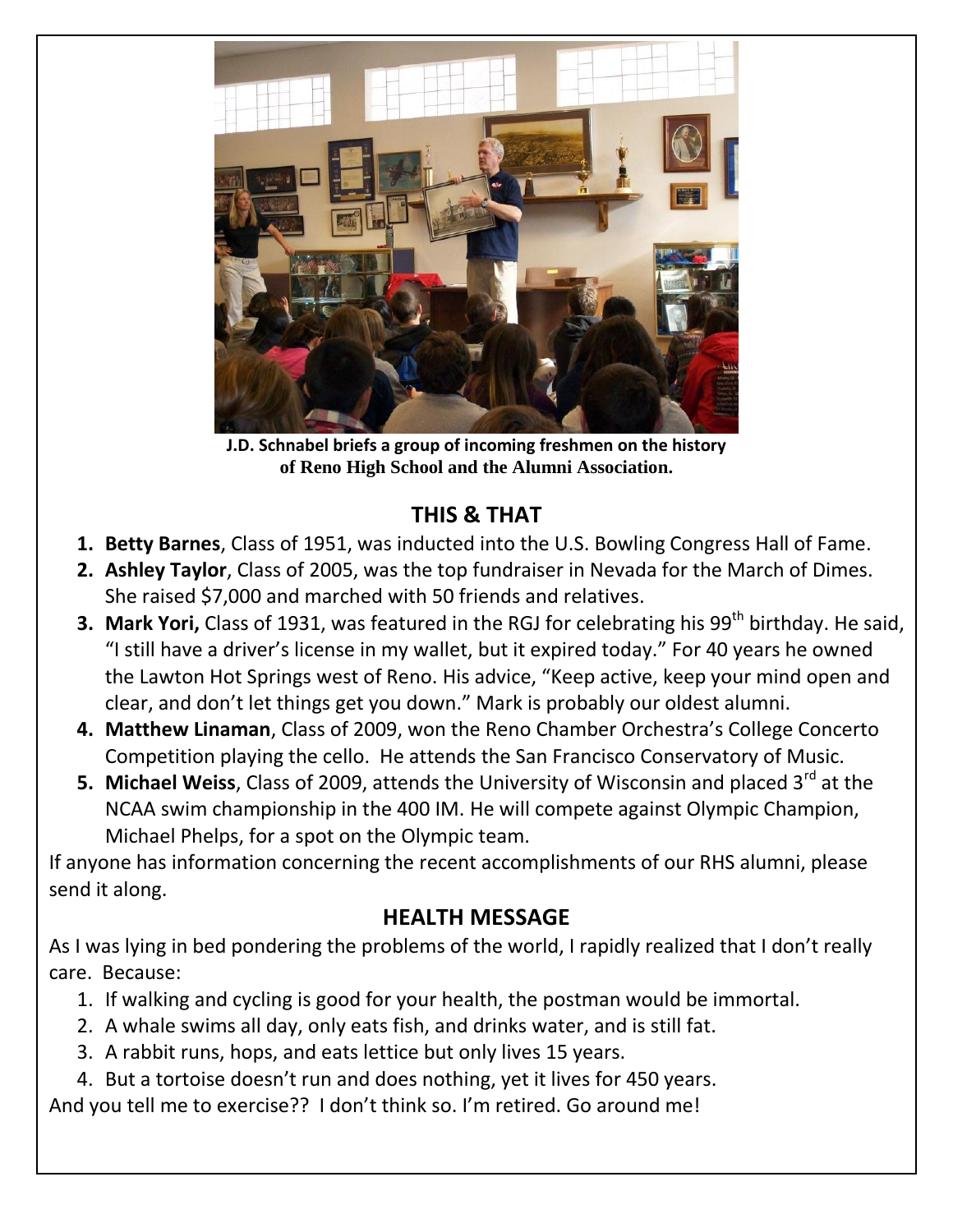

The purpose of this non-profit association shall be to identify and recognize the accomplishments of the alumni, students, and staff of Reno High School. Equal attention shall be paid to academic and non-academic phases of high school activity, in order that a well-balanced picture may be presented to the public. Your information will be entered into our database for future use and never given to anyone without your permission.

| <b>Current Last Name:</b> Middle Init.: First Name:                                                                                                                                                                            |                              |  |  |  |
|--------------------------------------------------------------------------------------------------------------------------------------------------------------------------------------------------------------------------------|------------------------------|--|--|--|
| Class of: Years attended From: To:                                                                                                                                                                                             |                              |  |  |  |
|                                                                                                                                                                                                                                |                              |  |  |  |
|                                                                                                                                                                                                                                |                              |  |  |  |
| City: State: ZIP: Home Phone: Other phone:                                                                                                                                                                                     |                              |  |  |  |
|                                                                                                                                                                                                                                |                              |  |  |  |
| If an administrator or staff, years worked. From: To: Occupation:<br>Retired? Yes No                                                                                                                                           |                              |  |  |  |
| <b>Membership Fee</b>                                                                                                                                                                                                          |                              |  |  |  |
| IYr 2Yr 3Yr 5Yr<br>Individual \$15 \$30 \$45 \$70                                                                                                                                                                              |                              |  |  |  |
| Couple \$25 \$50 \$75 \$120<br>Individual Life Member\$300.00                                                                                                                                                                  |                              |  |  |  |
| Couple Life member\$500.00                                                                                                                                                                                                     |                              |  |  |  |
|                                                                                                                                                                                                                                |                              |  |  |  |
| Would you like to be involved in RHSAA? Yes No                                                                                                                                                                                 |                              |  |  |  |
| If Yes, would you like to be officer, board member, trustee or volunteer? YES NO                                                                                                                                               |                              |  |  |  |
| What would you be willing to help with? {Museum, membership, yearbooks, etc.}                                                                                                                                                  |                              |  |  |  |
| I hereby authorize duly elected RHSAA trustees to spend non-designated funds as they deem appropriate.                                                                                                                         |                              |  |  |  |
| Signature: the contract of the contract of the contract of the contract of the contract of the contract of the contract of the contract of the contract of the contract of the contract of the contract of the contract of the |                              |  |  |  |
| Date:<br>Please make checks to: RHSAA MEMBERSHIP                                                                                                                                                                               | For Office Use Only          |  |  |  |
| <b>Mail to:RHSAA MEMBERSHIP</b>                                                                                                                                                                                                | <b>Membership Number:</b>    |  |  |  |
| P.O. Box 5807<br><b>RENO, NV 89513</b>                                                                                                                                                                                         | <b>Member Date:</b> No. 2014 |  |  |  |
|                                                                                                                                                                                                                                |                              |  |  |  |